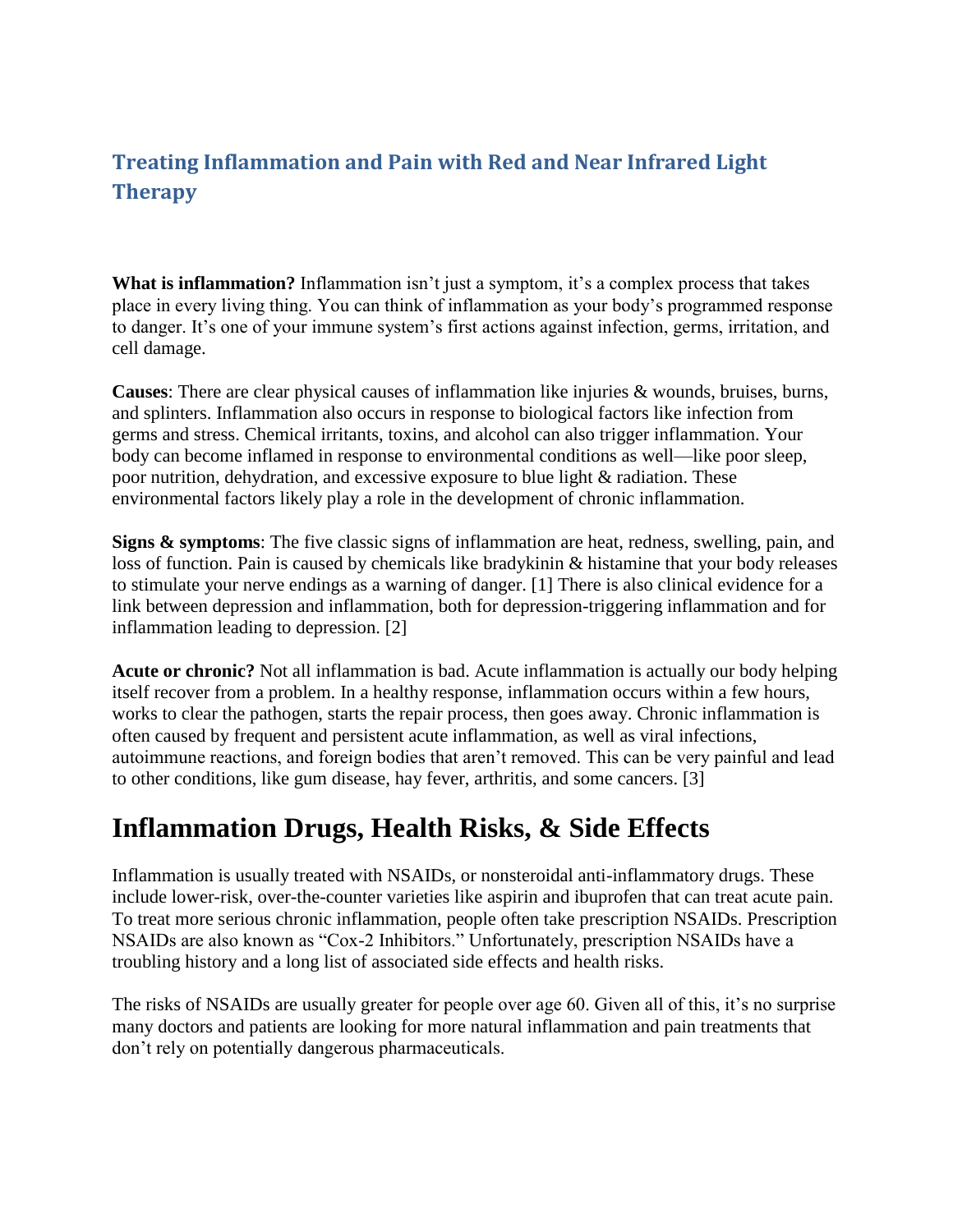## **Treating Inflammation with LED Light Therapy**

Natural red and near infrared light therapy is showing immense potential to be just that: a natural inflammation treatment without the pharma risks of traditional NSAIDs.

The short version is this: light therapy delivers safe, concentrated wavelengths of natural light to your skin and cells. These red and near infrared wavelengths of light stimulate those cells and reduce oxidative stress, so your body is able to make more usable energy to power itself. This increases function, speeds healing, and lowers inflammation & pain, as demonstrated in numerous peer-reviewed studies. [8]

**Natural light therapy & inflammation treatment**: Red light therapy alleviates chronic inflammation by increasing blood flow to the damaged tissues, and it's been found in numerous clinical trials to increase the body's antioxidant defenses. [9]

Dr. Michael Hamblin of Harvard Medical School and Massachusetts General Hospital is one of the world's leading photomedicine researchers, and we're fortunate to have his expert input on Contour Light's Scientific Advisory Board. He's studied light therapy at length and concluded that one of its most reproducible effects is "*an overall reduction in inflammation, which is particularly important for disorders of joints, traumatic injuries, lung disorders and in the brain."* [9]

Dr. Hamblin explains that wavelengths of natural red and near infrared light are *"a very mild form of stress that activates protective mechanisms in the cells*...*for instance, when longer wavelengths or visibly red light hits the skin, it nudges mitochondria to make energy more efficiently and boost production of healing anti-inflammatories or disease-fighting antioxidants."* [9]

Clinical research from around the world has found light therapy to be an effective treatment for reducing inflammation in specific surgical contexts as well:

**Post-surgery inflammation & pain relief**: A randomized, triple-blind, placebo-controlled trial published in *Lasers in Medical Science* in 2018 assessed the acute inflammation and pain of patients recovering from hip arthroplasty surgery. Researchers found that patients treated with natural light therapy saw a greater reduction in post-op pain and swelling, concluding that natural light therapy *"is effective in decreasing pain intensity and post-surgery inflammation."* [10]

**Reduced oral inflammation**: Another recent trial assessed light therapy's ability to reduce inflammation in periodontal cells (in the mouth) in a highly inflammatory environment, which is common with orthodontic and dental surgeries and treatments. Researchers concluded that the study *"demonstrated that [light therapy] inhibits inflammation, induced by endotoxins from E. coli and P.* gingivalis*."* [11]

**Muscles, exercise, & soreness**: Numerous other trials have analyzed light therapy's ability to treat muscle soreness and exercise-related inflammation and pain. A 2008 study found natural light had a beneficial effect on the symptoms of delayed onset muscle soreness. [12] A 2010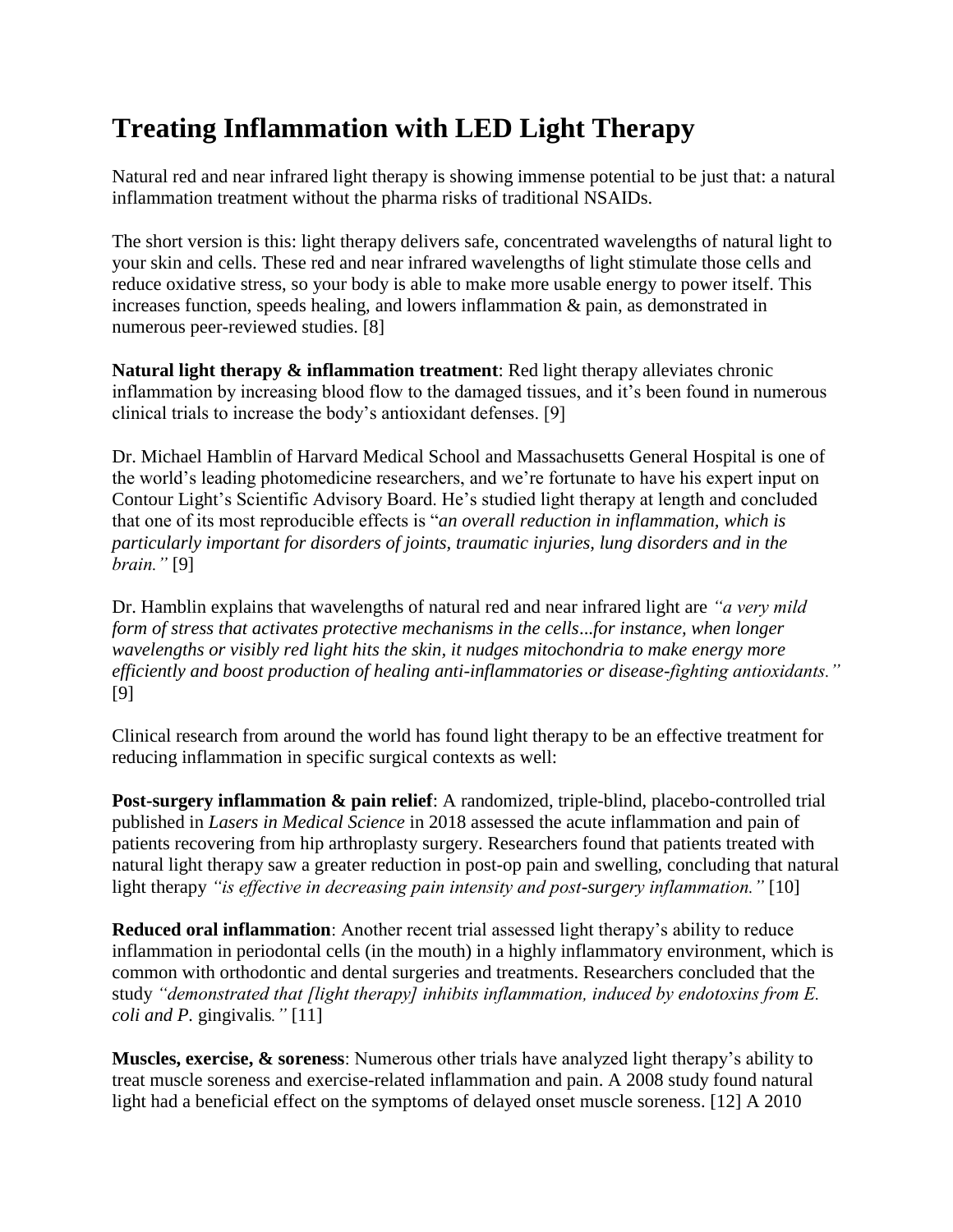Brazilian study found that people who used light therapy before strenuous exercise eventually experienced less pain and inflammation after workouts. [13]

**Laboratory research on mammals**: The research mentioned above aligns with previous studies of inflammatory markers in lab rats, which have consistently found that light therapy treatments improve muscle soreness and decrease inflammation. [14]

Scientific Sources & Medical References:

[\[1\]](https://www.ncbi.nlm.nih.gov/books/NBK279298/) "What is an Inflammation?" Institute for Quality and Efficiency in Health Care. 2006. Last Updated: February 22, 2018.

[\[2\]](https://www.ncbi.nlm.nih.gov/pmc/articles/PMC3846682/) Berk M., Williams L., Jacka F., O'Neil A., Pasco J., Moylan S., Allen N., Stuart A., Hayley A., Byrne M., Maes M. "So depression is an inflammatory disease, but where does the inflammation come from?" BMC Med. 2013; 11: 200. Sept 12. dio: 10.1186/1741-7015-11-200

[\[3\]](https://www.ncbi.nlm.nih.gov/pmc/articles/PMC3601794/) Okin D., Medzhitov R. "Evolution of Inflammatory Diseases" Current Biology. 2012 Sep 11; 22(17): R733–R740. doi: 10.1016/j.cub.2012.07.029

[\[4\]](https://web.archive.org/web/20101111103315/http:/www.npr.org/templates/story/story.php?storyId=4054991) Knox R. "Merck Pulls Arthritis Drug Vioxx from Market", November 11, 2010, retrieved December 24, 2016

[\[5\]](https://www.fda.gov/Drugs/DrugSafety/PostmarketDrugSafetyInformationforPatientsandProviders/ucm124649.htm) "Information for Healthcare Professionals: Valdecoxib (marketed as Bextra)". U.S. Food and Drug Administration. 2005.

[\[6\]](https://www.celebrex.com/about-celebrex) About Celebrex. Celebrex.com.

[\[7\]](https://www.webmd.com/arthritis/anti-inflammatory-drugs#1) "What Are NSAIDs for Arthritis?" WebMD

[\[8\]](https://www.ncbi.nlm.nih.gov/pmc/articles/PMC5523874/) Hamblin M. "Mechanisms and Mitochondrial Redox Signaling in Photobiomodulation" *Photochemistry and Photobiology.* 2018, 94:199-212. 2017 October 31. doi: 10.1111/php.12864

[\[9\]](https://www.ncbi.nlm.nih.gov/pmc/articles/PMC5523874/) Hamblin M. "Mechanisms and applications of the anti-inflammatory effects of photobiomodulation". AIMS Biophys. 2017; 4(3): 337–361. doi: 10.3934/biophy.2017.3.337

[\[10\]](https://www.ncbi.nlm.nih.gov/pubmed/29909435) Langella L., Casalechi H., Tomazoni S., Johnson D., Albertini R., Pallotta R., Marcos R., de Carvalho P., Leal-Junior E., "Photobiomodulation therapy (PBMT) on acute pain and inflammation in patients who underwent total hip arthroplasty-a randomized, triple-blind, placebo-controlled clinical trial". Lasers Med Sci. 2018. Jun 16. doi: 10.1007/s10103-018-2558 x.

[\[11\]](https://www.ncbi.nlm.nih.gov/pubmed/29116611) Lee JH., Chiang MH., Chen PH., Ho ML., Lee HE., Wang Yh. "Anti-inflammatory effects of low-level laser therapy on human periodontal ligament cells: in vitro study". Lasers Med Sci. 2018; 33(3): 469–477. 2017 Nov 7. Doi: 10.1007/s10103-017-2376-6